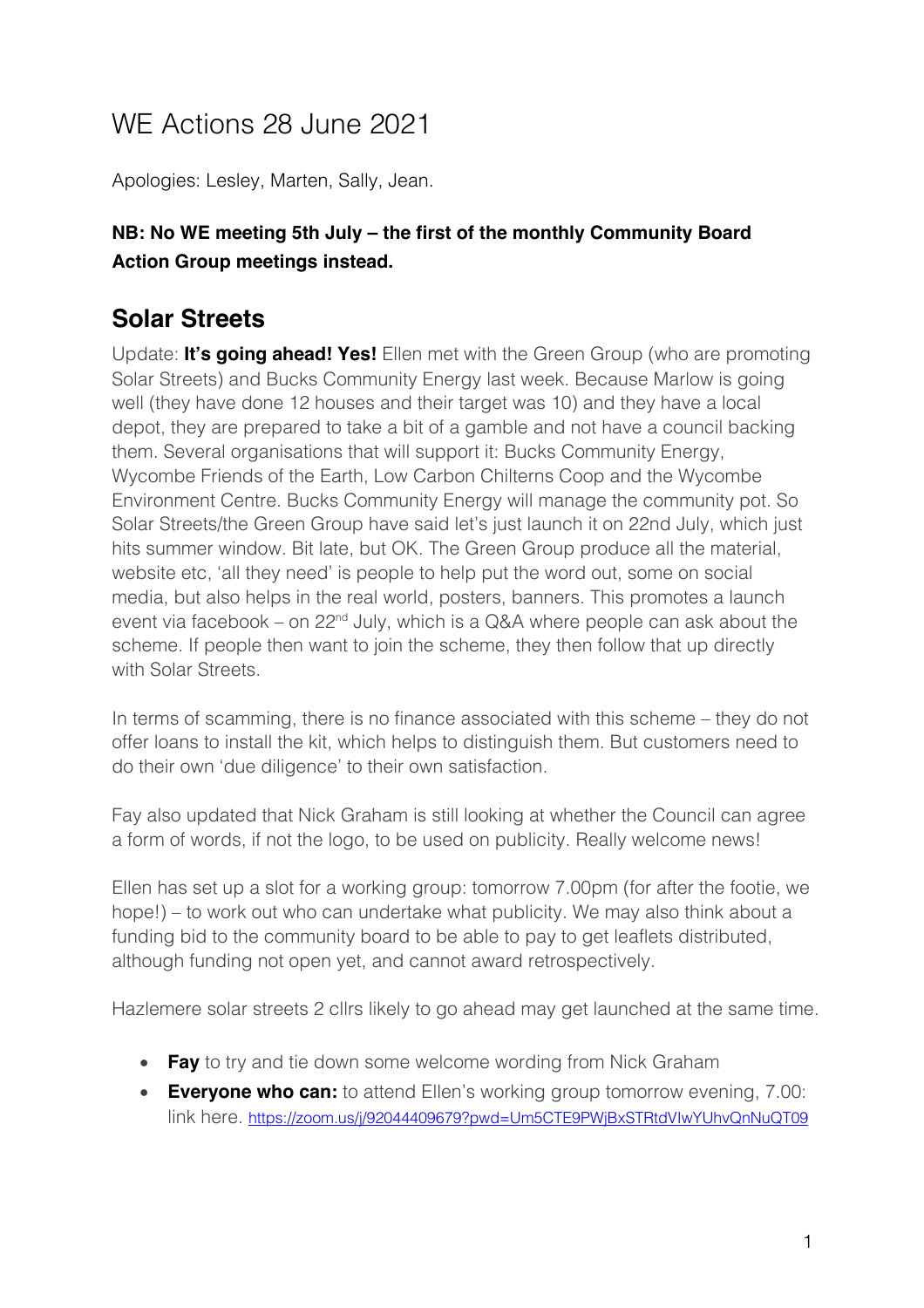## **Bee Squared**

Update: Lessons learned held last week – headline – agreed to have another go next year with longer lead in times. Relative failure of number of bees on the website not boosted despite email to schools, so that becomes a lesson learned in terms of emphasising the need to report. Hazlemere is looking to do pollinator counts, and when they've worked out how they will share. Also Hazlemere also looking to get bees in schools – Wycombe Abbey has a hive and is keen to support others, and for next year to get pollinator corridors between schools. Have so far emailed Wycombe High, John Hampden, RGS, Wycombe Abbey, St Michael's in High Wycombe (and Sir William Ramsay and Holmer Green, Pipers Corner and Misbourne).

- **Penelope** to issue note of lessons learned session
- **Penelope** to follow up with any contacts from the schools from the HW Bee Squared project and see if we can join forces.
- **Arif** to check whether all Saf's Bee Collection Stations have been closed (see list below)

| cuen |                                | 108 Ameriam Koag                |                     | TIME CINI       | conection station  | <b>JU</b> |             |  |
|------|--------------------------------|---------------------------------|---------------------|-----------------|--------------------|-----------|-------------|--|
| Saf  | Cllr Saf Raja                  | 19 Arnison Ave                  |                     | <b>HP13 6DD</b> | collection station |           | 25 not yet  |  |
| Saf  | Dennis Kebabs                  | 8 Oxford Street                 |                     | <b>HP11 2DG</b> | collection station |           | 25 yes      |  |
| Saf  | <b>Shafiq Computer Gallery</b> | 12 Whitehart Street             |                     | <b>HP11 2HL</b> | collection station |           | 25 yes      |  |
| Saf  | Hills Café                     | 162 Micklefield Road            | High Wycombe        | <b>HP13 7HA</b> | collection station |           | 25 yes      |  |
| Saf  | <b>Wrights Meadow Centre</b>   | <b>Wrights Meadow Road</b>      |                     | <b>HP11 1SQ</b> | collection station |           | 25 yes      |  |
| Saf  | Peter Cartwright               | 54 Guinions Road                |                     | <b>HP13 7NX</b> | collection station |           | 25 yes      |  |
| Saf  | Cllr Arif Hussain              | 7 Oxford Street<br>Roosters     |                     | <b>HP11 7DG</b> | collection station |           | 25 yes      |  |
| Saf  | Cllr Julia Wassell             | Quaker Meeting H 25 London Road | <b>High Wycombe</b> | 77              | collection station |           | 25 yes      |  |
| Saf  | One can                        | 11B Duke Street                 |                     | <b>HP13 6EE</b> | handing out        |           | $25 \n n/a$ |  |
| Saf  | anon                           | 35 Verney Ave                   |                     | <b>HP13 7NX</b> | collection station |           | 25 yes      |  |
| Saf  | anon                           | 54 Tyzak Road                   |                     | <b>HP13 7PT</b> | collection station |           | 25 yes      |  |
| Saf  | anon                           | 9 Brands Hill Ave               |                     | <b>HP13 5PZ</b> | collection station |           | 25 yes      |  |

## **Verges**

Update: Fay met with Rosie ?Tannard?, Wayne's manager, this morning. Get more complaints in urban areas if the grass isn't cut, because perceived to be untidy. Worst areas for complaints are Totteridge, Bowerdean and Micklefield. May be advisable to pick verges outside of this area to be targeted first? Amersham has made good headway. At the moment in High Wycombe if you want to 'take over' the verge in front of your house you have to get a 'cultivation license', but Flackwell Heath has developed a good system it seems for this. Agreed to pause this workstream until Sally has more capacity again, and at that stage ideas include

- to set up a meeting with Fay, TfB, John and Sally
- to talk to Andy Sherwood about altering grass cutting on the Rye and in other green spaces
- talk to Amersham and Flackwell Heath (and probably others) and learn from their experience

## **Litter picking**

Update: Kara is waiting for details of the autumn spring clean to come through, In the mean time she reported that there is an event this Sunday where you pledge an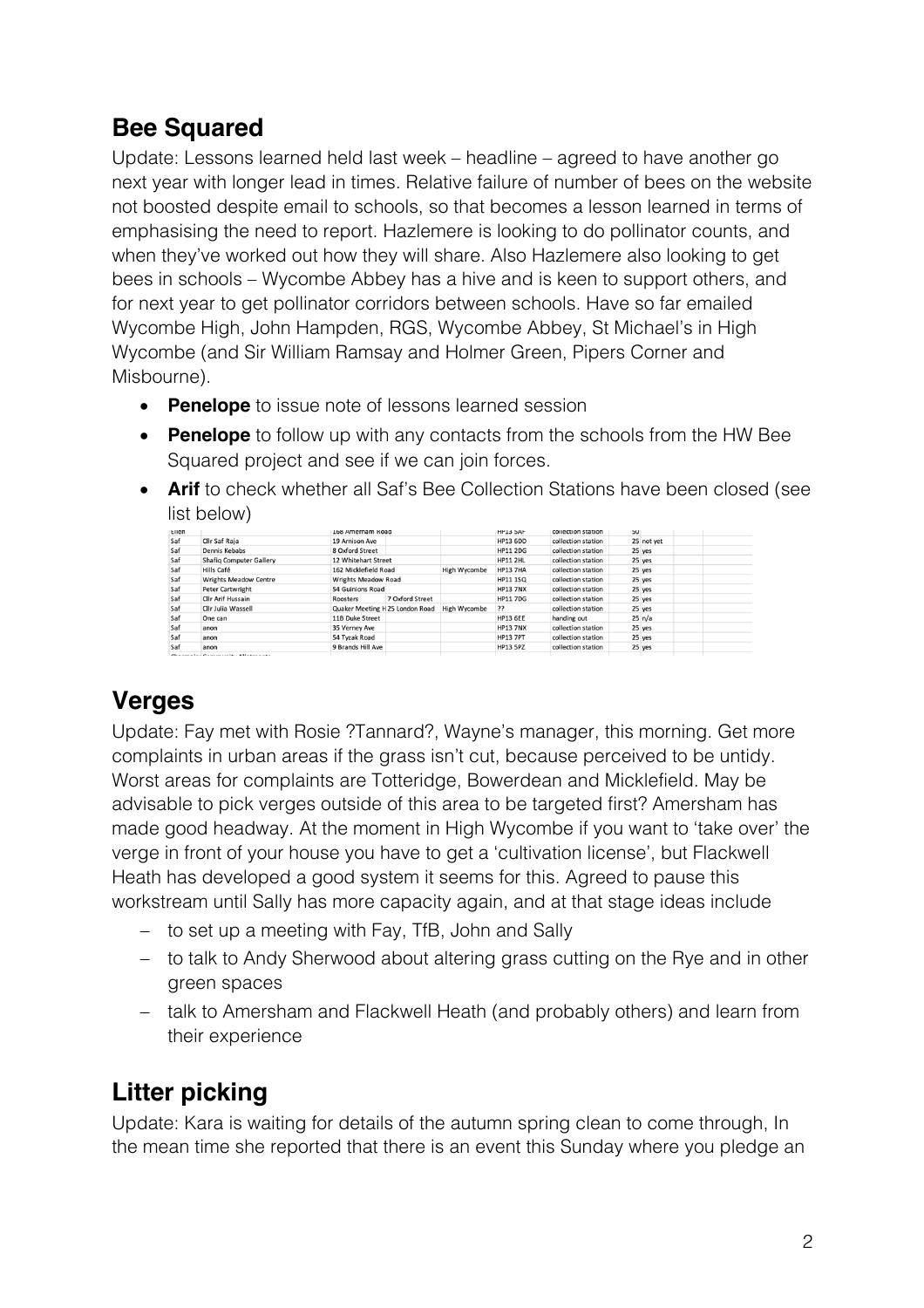hour. Post meeting note – need 7 days notice to get litter picking kit from the Council, so have to pass up this time.

## **Newsletter**

Thanks to Jean for putting the first draft together – no comments! Must be good!

• **Jean** and **Penelope** to liaise about how to send it etc.

## **Repair Café**

- **Maddy** to go to the repair café in Marlow this Saturday coming (July 3<sup>rd</sup>), and report back.
- **Fay** to put Maddy and Melanie Williams, BidCo manager, in contact.

## **Trees**

Update: Need to speak with Alastair Cunningham (council's tree officer) – can join up with Hazlemere. Understand what Bucks is doing on Urban Tree Challenge Fund and on the Platinum Jubilee planting, but also on does and donts for tree planting generally. May be also ask Alastair to come to one of the monthly meetings. Ed shared that the youth group at Hazlemere has Trees as an area of action. Ideas include harvesting the little seedlings that grow in verges and that would otherwise be mown, use plastic pots that would otherwise not be recycled, grow them up in schools and use them for various subjects, and at some future date plant them out in suitable places. Other ideas to link the trees to the birth of new children, and linking up with Duke of Edinburgh volunteering schemes – some discussion about being able to be an assessor – some info from the DofE website below – looks like anyone who knows about the subject can be an assessor, and must be willing to provide a short report at the end.

- **Ed** and **Steve** to meet with Alastair Cunningham and report back.
- **Penelope** to include trees and Duke of Ed in her Bee email to school contacts.

#### https://www.dofe.org/do/assessors/ *Choosing Assessors*

An Assessor checks on your progress and agrees the completion of a section of your programme. They must be independent. Therefore, they cannot be a member of your family.

An Assessor can be anyone who is interested in helping you to achieve, has some knowledge of the activity you are doing and can be available over the time you're doing it. They will produce or sign off the relevant Assessor's report for that section, which is uploaded into eDofE.

From the local football club coach to a charity shop manager, from the neighbour who's a web designer to the conservation expert leading a residential week, just about anyone can be an Assessor for the Volunteering, Physical, Skills and Residential sections.

Because of the nature of expeditions, there are slightly different rules in place for Expedition Assessors.